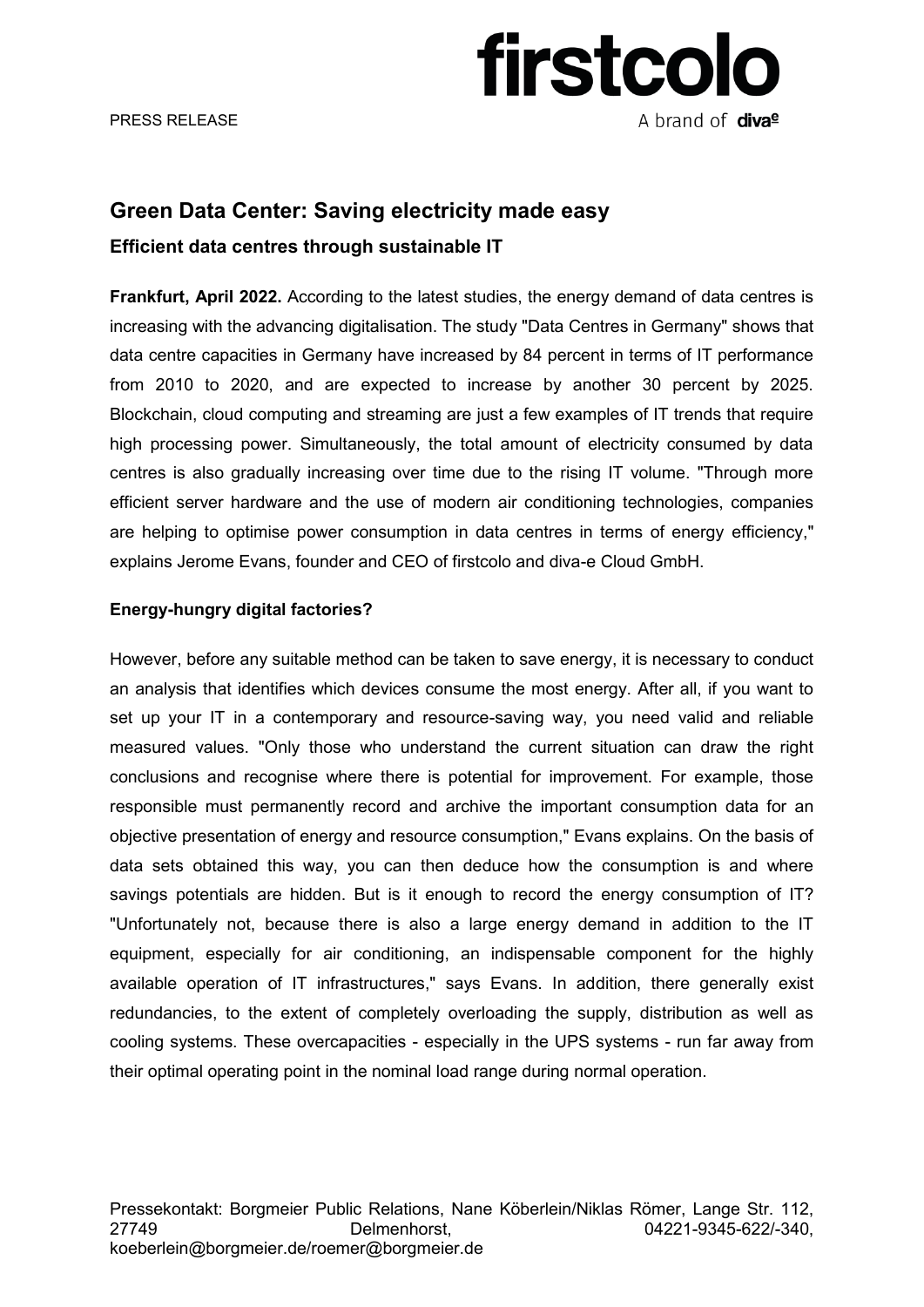# firstcolo A brand of diva<sup>e</sup>

#### **Air-conditioning technology as a central energy consumer**

Usually, the biggest adjustment for better efficiency lies in the optimised air conditioning of the server rooms. There are several starting points here: One simple measure is the strict separation of cold and warm air and therefore improved air routing in the data centre. This minimises the speed of the recirculating air cooling units, which saves electricity. It draws in warm air, cools it and blows it into the cold aisle at the appropriate temperature. "Raising the room temperature or blow-in temperature in the cold aisle of the data centre turns out to be another step. This approach shortens the time for forced cooling and extends the time for free cooling using ambient air," Evans illustrates. This is why many cloud providers now build their data centres in northern, rather cool regions such as the Scandinavian countries, as they do not need forced cooling there. But even in Germany, the climate temporarily allows operation without compressor power in the climate cabinets during the cold seasons.

#### **Cloud and sustainability - a contradiction?**

The cloud can also help to operate in a way that is both sustainable and economically viable. "With flexible and scalable cloud services, companies can react quickly to changing requirements. The Corona pandemic has shown: Businesses switched to cloud-based collaboration tools in no time so that employees could also access company applications from their home offices," the expert explains. Of course, cloud data centres also consume energy, but leading cloud providers rely on up-to-date, energy-saving systems and IT components as well as optimised cooling, while independently operated data centres of many German companies work with hardware that is sometimes very outdated and consequently have a high PUE value. This in turn indicates how effectively the energy supplied is consumed in a data centre. In addition, the virtualisation technology behind cloud computing resources enables a much more flexible use of physical IT resources. Instead of keeping one dedicated server per customer, which is not utilised most of the time, the IT resources in the cloud data centre can be distributed among different customers and the utilisation of each individual hardware component can be optimised. Anything that is currently not needed can therefore be switched off automatically. " This is a crucial aspect, because reducing energy consumption and CO2 emissions is one of the most important sustainable environmental goals for many companies," Evans concludes.

Further information about diva-e Datacenters GmbH can be found under first-colo.net.